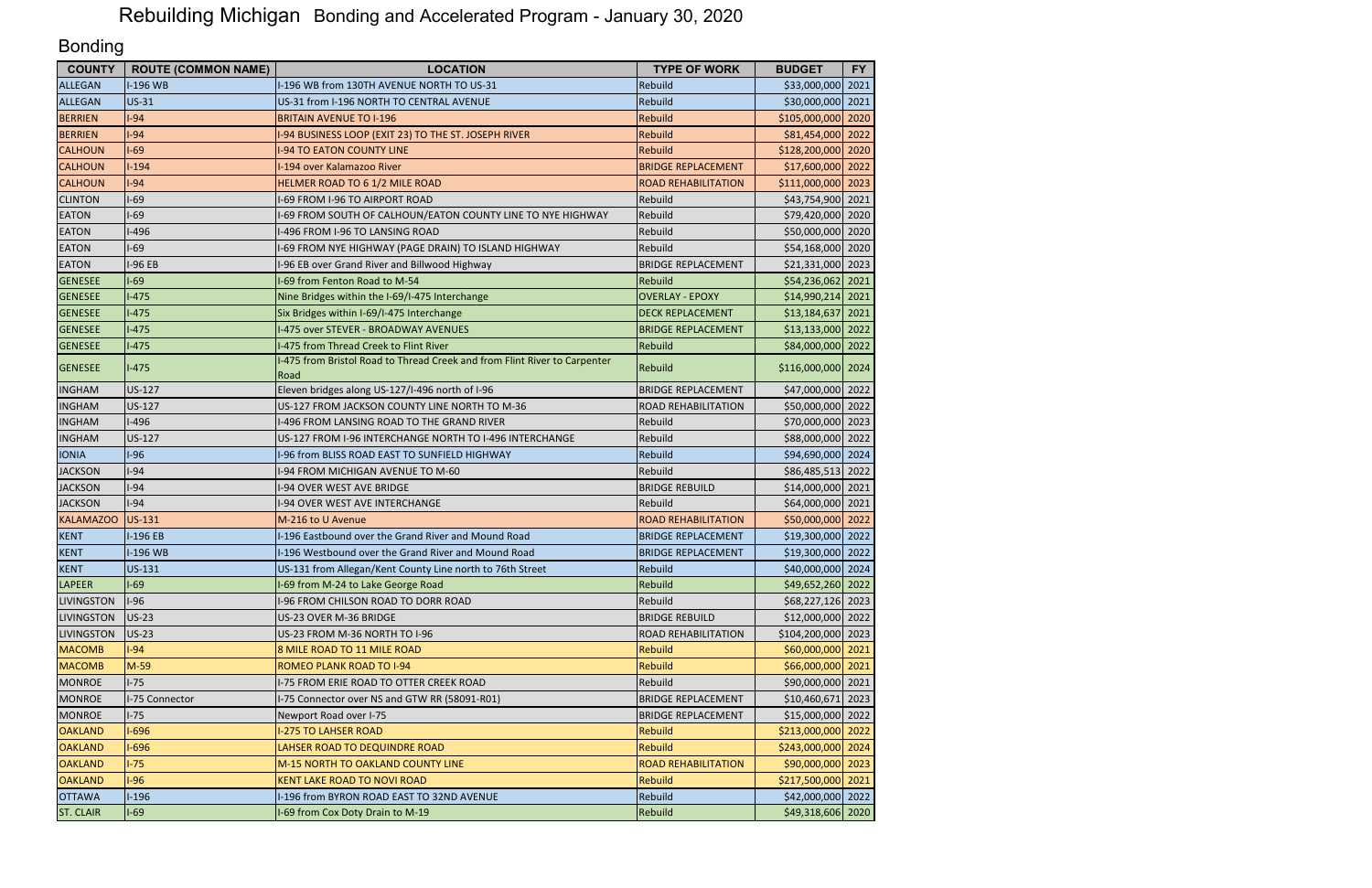| <b>WAYNE</b> | $1 - 275$ | <b>ISOUTH OF M-153 TO 5 MILE ROAD</b>   | <b>IRebuild</b> | \$147,000,000 2021                        |  |
|--------------|-----------|-----------------------------------------|-----------------|-------------------------------------------|--|
| <b>WAYNE</b> | $1 - 275$ | NORTHLINE ROAD (SOUTH OF I-94) TO M-153 | Rebuild         | $\frac{15177,000,000}{2022}$              |  |
| <b>WAYNE</b> | $IM-14$   | <b>ISHELDON ROAD TO NEWBURGH ROAD</b>   | Rebuild         | \$78,000,000 2023                         |  |
| <b>WAYNE</b> | $ 1-94 $  | <b>IWAYNE ROAD TO MIDDLEBELT ROAD</b>   | Rebuild         | $\left  \frac{590,000,000}{2023} \right $ |  |
|              |           |                                         | Total:          | \$3,515,605,989                           |  |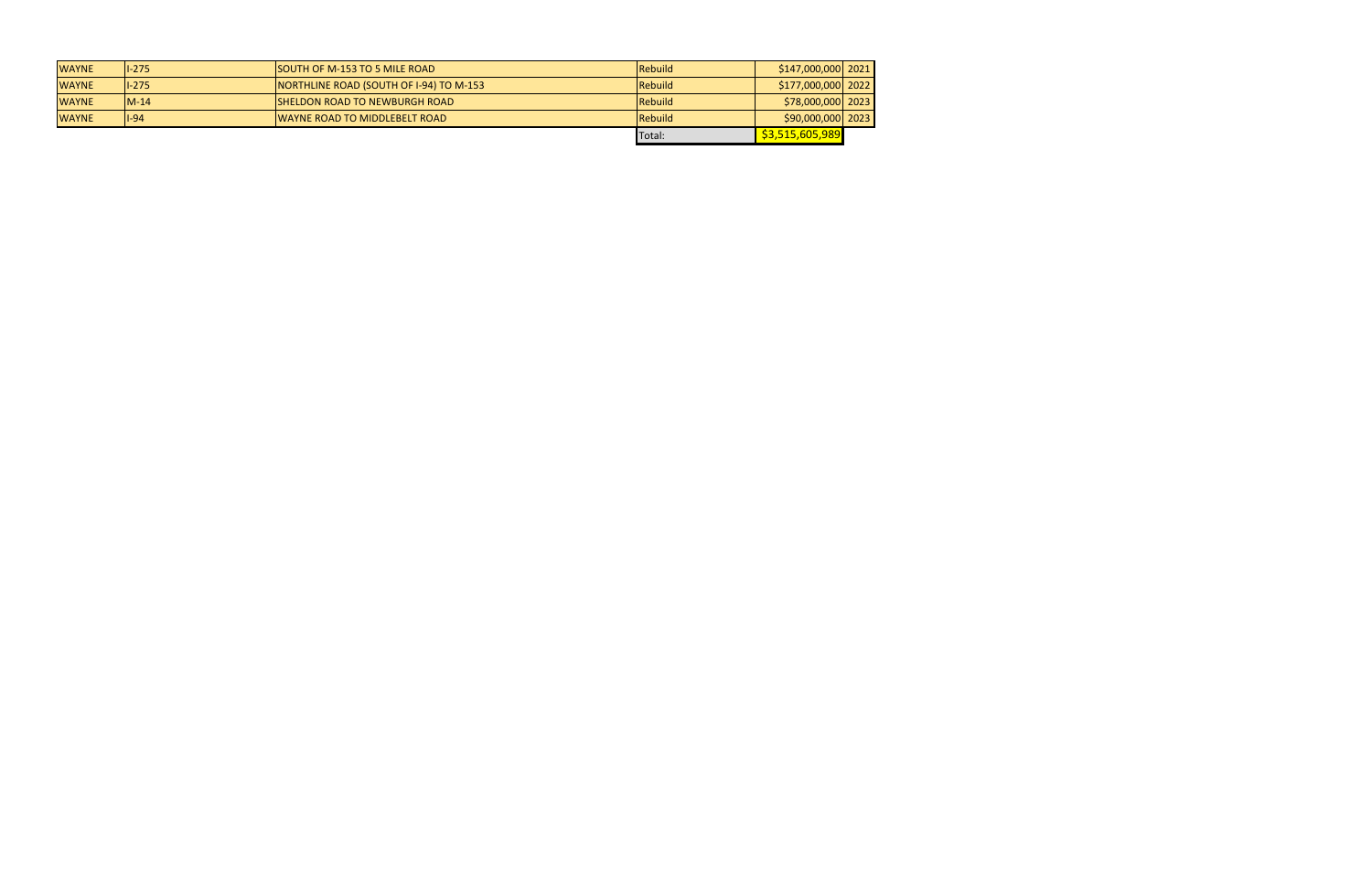| <b>COUNTY</b>         | <b>ROUTE (COMMON NAME)</b> | <b>LOCATION</b>                                                                                  | <b>TYPE OF WORK</b>              | <b>BUDGET</b>    | <b>FY</b> |
|-----------------------|----------------------------|--------------------------------------------------------------------------------------------------|----------------------------------|------------------|-----------|
| <b>ARENAC</b>         | $US-23$                    | US-23 from the south city limit of Standish to Grove Road                                        | <b>ROAD REHABILITATION</b>       | 6,400,000        | 2021      |
| <b>ARENAC</b>         | $US-23$                    | US-23 from the US-23 Connector to the south city limit of Standish                               | <b>ROAD REHABILITATION</b>       | 3,250,000        | 2021      |
| <b>BARRY, KENT</b>    | $M-37$                     | M-37 from Middleville North Village Limits north to 92nd Street                                  | <b>ROAD REHABILITATION</b>       | 7,000,000        | 2020      |
| <b>BENZIE</b>         | $US-31$                    | FROM HONOR EAST VILLAGE LIMITS TO REYNOLDS ROAD                                                  | <b>ROAD REHABILITATION</b>       | 7,500,000        | 2021      |
| <b>BERRIEN</b>        | $US-12$                    | 0.8 MILES WEST OF DAYTON LAKE ROAD to M-139                                                      | <b>ROAD REHABILITATION</b>       | Ś.<br>21,000,000 | 2021      |
| <b>CALHOUN</b>        | $M-37$                     | M-96 TO NORTH CITY LIMITS BATTLE CREEK                                                           | <b>ROAD REHABILITATION</b>       | 12,000,000       | 2021      |
| <b>CALHOUN</b>        | $-94EB$                    | -94 EASTBOUND OVER 6 1/2 MILE ROAD                                                               | <b>BRIDGE REPLACEMENT</b>        | 4,110,000        | 2023      |
| <b>CALHOUN</b>        | $-94EB$                    | -94 EASTBOUND OVER THE KALAMAZOO RIVER                                                           | <b>BRIDGE REPLACEMENT</b>        | 525,000          | 2023      |
| <b>CALHOUN</b>        | -94 WB                     | -94 WESTBOUND OVER 6 1/2 MILE ROAD                                                               | <b>BRIDGE REPLACEMENT</b>        | 4,110,000        | 2023      |
| <b>CALHOUN</b>        | -94 WB                     | -94 WESTBOUND OVER THE KALAMAZOO RIVER                                                           | <b>BRIDGE REPLACEMENT</b>        | 525,000          | 2023      |
| <b>CHIPPEWA</b>       | $-75$                      | from M-80 to M-28                                                                                | <b>ROAD REHABILITATION</b>       | \$14,163,500     | 2021      |
| <b>EATON</b>          | -96 WB                     | -96 WB over Grand River and Billwood Highway                                                     | <b>BRIDGE REPLACEMENT</b>        | 20,000,000       | 2023      |
| <b>GENESEE</b>        | $-475$                     | <b>CARPENTER ROAD over I-475</b>                                                                 | <b>DECK REPLACEMENT</b>          | 3,700,000        | 2024      |
| <b>GENESEE</b>        | $-475$                     | I-475 over ATHERTON ROAD                                                                         | <b>DECK REPLACEMENT</b>          | 2,236,000        | 2024      |
| <b>GENESEE</b>        | $-475$                     | -475 over CSX RAILROAD AND NORTHBOUND SERVICE ROAD (ABANDONED)                                   | <b>BRIDGE REPLACEMENT</b>        | 6,545,000        | 2024      |
| <b>GENESEE</b>        | $-475$                     | -475 over CSX RAILROAD AND PIERSON ROAD                                                          | <b>DECK REPLACEMENT</b>          | 8,086,000        | 2024      |
| <b>GENESEE</b>        | $-475$                     | I-475 over FLINT RIVER, WEST BOULEVARD AND RIVERSIDE DRIVE                                       | <b>BRIDGE REPLACEMENT</b>        | 32,000,000       | 2024      |
| <b>GENESEE</b>        | $-475$                     | -475 over GILKEY CREEK                                                                           | <b>BRIDGE REPLACEMENT</b>        | 5,038,000        | 2022      |
| <b>GENESEE</b>        | $-475$                     | -475 over HORTON AVENUE                                                                          | <b>BRIDGE REMOVAL</b>            | 964,000          | 2024      |
| <b>GENESEE</b>        | $-475$                     | -475 over LEFT TURN LANE NO 3                                                                    | <b>BRIDGE REMOVAL</b>            | 702,000          | 2024      |
| <b>GENESEE</b>        | $-475$                     | I-475 over LEITH STREET                                                                          | <b>DECK REPLACEMENT</b>          | 3,395,000        | 2024      |
| <b>GENESEE</b>        | $-475$                     | I-475 over M-54 BUSINESS ROUTE (SAGINAW STREET)                                                  | <b>DECK REPLACEMENT</b>          | 3,842,000        | 2024      |
| <b>GENESEE</b>        | $-475$                     | -475 over MASSACHUSETTS AVENUE                                                                   | <b>BRIDGE REMOVAL</b>            | 819,000          | 2024      |
| <b>GENESEE</b>        | $-475$                     | I-475 over RAMP C I-475                                                                          | <b>DECK REPLACEMENT</b>          | 4,411,000        | 2024      |
| <b>GENESEE</b>        | $-475$                     | -475 over STEWART AVENUE                                                                         | <b>DECK REPLACEMENT</b>          | 3,353,000        | 2024      |
| <b>GENESEE</b>        | -475 AND RAMP B            | I-475 AND RAMP B over SOUTHBOUND SERVICE ROAD                                                    | <b>DECK REPLACEMENT</b>          | 5,511,000        | 2022      |
| <b>GENESEE</b>        | -475 OFF TO SELBY          | -475 OFF RAMP TO SELBY STREET OVER I-475 SB ON RAMP                                              | <b>BRIDGE REMOVAL</b>            | 552,000          | 2024      |
| <b>GENESEE</b>        | -475 RAMP                  | I-475 RAMP over HORTON AVENUE                                                                    | <b>BRIDGE REMOVAL</b>            | 278,000          | 2024      |
| <b>GENESEE</b>        | -475 RAMP B                | I-475 RAMP B over I-475                                                                          | <b>BRIDGE REMOVAL</b>            | 248,000          | 2024      |
| <b>GENESEE</b>        | <b>I-475 RAMP E</b>        | I-475 RAMP E over RAMP F (I-475)                                                                 | <b>BRIDGE REMOVAL</b>            | 210,000          | 2024      |
| <b>GENESEE</b>        | <b>RUSSELL AVE</b>         | RUSSELL AVENUE over I-475                                                                        | <b>DECK REPLACEMENT</b>          | 1,041,000        | 2024      |
| <b>GENESEE</b>        | $M-21$                     | M-21 from Morrish Road to I-75                                                                   | <b>ROAD REHABILITATION</b>       | 20,000,000       | 2021      |
| <b>GRAND TRAVERSE</b> | US-131                     | FROM M-186 TO SUPPLY ROAD                                                                        | <b>ROAD REHABILITATION</b>       | 7,000,000        | 2021      |
| <b>GRATIOT</b>        | <b>US-127</b>              | US-127 from the Clinton/Gratiot County Line to M-57                                              | <b>ROAD REHABILITATION</b>       | Ŝ.<br>17,000,000 | 2020      |
| <b>INGHAM</b>         | $-496$                     | 20 structures on I-496, Lansing Road to the Grand River                                          | <b>Bridge Preservation</b>       | 7,000,000        | 2023      |
| <b>INGHAM</b>         | US-127                     | Seven bridges along US-127/I-496 north of I-96                                                   | MISCELLANEOUS BRIDGE CPM         | 6,500,000        | 2022      |
| <b>INGHAM</b>         | US-127                     | Twelve structures on US-127, Jackson county line to M-36                                         | MISCELLANEOUS BRIDGE CPM         | 3,000,000        | 2023      |
| <b>ISABELLA</b>       | <b>US-127</b>              | US-127 from the south junction of US-127 Business Route to Hatton Road (includes Welcome Center) | <b>ROAD REHABILITATION</b>       | 22,600,000       | 2020      |
| <b>JACKSON</b>        | -94                        | 6 structures on I-94, Michigan Ave to M-60                                                       | <b>Bridge Preservation</b>       | 2,250,000        | 2022      |
| <b>JACKSON</b>        | $-94$                      | I-94 FROM JACKSON COUNTY LINE TO MICHIGAN AVENUE                                                 | <b>ROAD REHABILITATION</b>       | 32,000,000<br>Ŝ. | 2022      |
| <b>KALKASKA</b>       | $M-72$                     | FROM EAST KALKASKA COUNTY LINE TO US-131                                                         | <b>ROAD REHABILITATION</b>       | 20,000,000       | 2020      |
| <b>KENT</b>           | $M-11$                     | M-11 from Division Avenue east to Kalamazoo Avenue                                               | <b>ROAD REHABILITATION</b>       | \$17,000,000     | 2021      |
| <b>KENT</b>           | $M-21$                     | M-21 from I-96 east to Grand River Avenue                                                        | <b>ROAD REHABILITATION</b>       | 8,900,000        | 2021      |
| <b>KENT</b>           | $M-37$                     | M-37 from 60th Street north to 44th Street                                                       | <b>ROAD REHABILITATION</b>       | 11,000,000       | 2021      |
| <b>KENT</b>           | $M-37$                     | M-37 from 92nd Street north to north of 76th Street                                              | ROAD REHABILITATION AND WIDENING | 25,000,000<br>Ś. | 2024      |
| LAPEER                | $-69$                      | I-69 from Newark Road to the Lapeer/St. Clair County Line                                        | <b>ROAD REHABILITATION</b>       | \$36,100,000     | 2021      |

## Accelerated